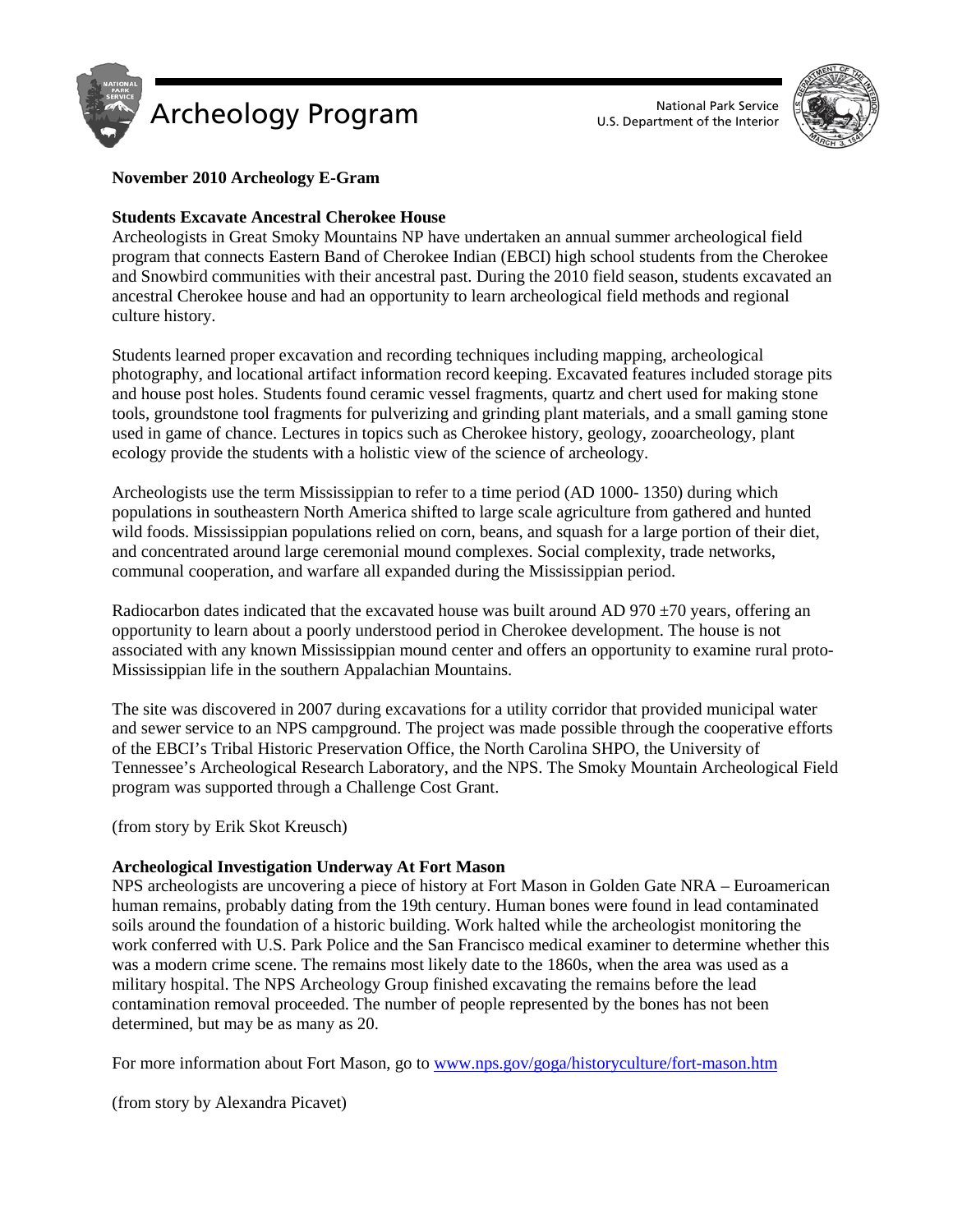### **Man Sentenced For ARPA Violation**

Kettle Falls, WA, resident Sandie McNeil pled guilty on November 2, 2010, in Federal court to unauthorized removal of archeological resources from Lake Roosevelt NRA. Lake Roosevelt staff had repeated contacts with McNeil between 2005 and 2008 regarding his use of a metal detector in the park and behavior consistent with artifact collecting. A search warrant executed on McNeil's residence and vehicle resulted in the recovery of over 3,000 artifacts. Among the seized items were projectile points, stone weights and tools, stone flakes, a gun flint, and a gun cartridge. McNeil was sentenced by a Federal judge to three years' probation and ordered to pay a \$2,000 fine and an additional \$2,000 in restitution. The judge also ordered McNeil to serve 30 days home detention and banned him from the recreation area for three years. Beth Lariviere was the case officer and was assisted by park archeologist Ray DePuydt. The prosecution was assisted by special agent Todd Swain.

(from story by Bill Archard)

### **Cultural Resources Stolen from NPS sites are Recovered**

In July 2009, Bandelier NM protection rangers received information about thefts of natural and cultural resources from NPS sites. Investigative Services Branch agents and Bandelier rangers conducted an investigation that eventually identified a number of affected NPS areas. In September 2009, a search warrant was served at the suspect's residence in Montpelier, Virginia, by NPS rangers and ISB and FWS agents. Numerous cultural and natural resource items were recovered. On October 27, 2010 pursuant to a plea agreement, the defendant pled guilty to violations of the Migratory Bird Treaty Act.

(from story by Christopher Smith, Assistant Special Agent in Charge)

#### **National Historic Landmarks Committee Recommends Two Archeological Sites**

The National Historic Landmarks Committee recommended that two archeological properties be listed as National Historic Landmarks. The nominated properties are the Lynch Quarry site, Dunn County, ND, and Grand Mound, Koochiching County, MN. The committee also recommended that the boundaries of Medicine Wheel NHL, Big Horn County, WY, be expanded to include Medicine Mountain, a traditional cultural property. The list of nominations is forwarded to the NPS Advisory Board, who approves and forwards the list to the Secretary of the Interior for action.

# *Lynch Quarry*

The quarry is the type site and a primary source for Knife River flint, a distinctive coffee-colored chert that was widely used and traded, particularly during the Paleoindian and Middle Woodland periods. The site covers a minimum of 690 acres of spoil piles and associated pits excavated three to ten feet to the chert source. There are an estimated 20,000 pits at the site. This must have been an impressive sight at a time of active use, as the quarry, located on the shore of Spring Creek, was bare of vegetation. Lynch Quarry will be only one of three Native American quarries recognized as National Historic Landmarks.

#### *Grand Mound*

Grand Mound, listed on the National Register of Historic Places in 1972, is located along the Rainy River at the mouth of Big Fork River. Despite being known and frequently visited since the 1870s, it was only recently recognized that the conical mound has a long tail and is actually an effigy mound. Grand Mound may represent a muskrat "Earthdiver." The mound, which dates to the Middle/Late Woodland period, continues to be a sacred site to the Ojibwa and Dakota peoples who reside in the area.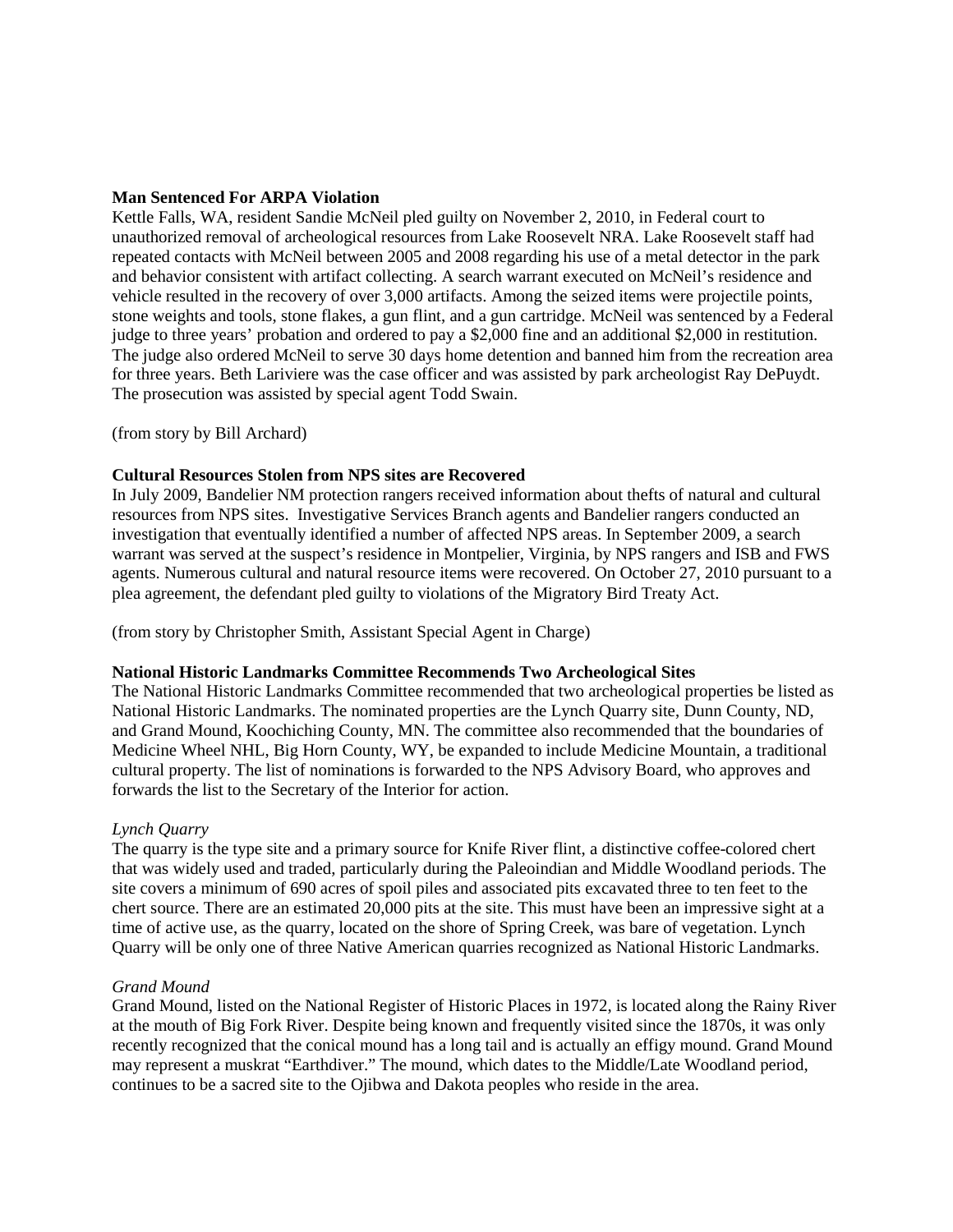### *Medicine Wheel*

This nomination expands the boundary of an existing landmark to include Medicine Mountain, the associated spirit lodge. Archeological and ethnographic research since the 1970s demonstrates that the medicine wheel marks and honors the spirituality of the sacred site. The medicine wheel is important to many tribes in the region and spiritual and cultural traditions associated with the site have developed over thousands of years. New evidence dates the use of the area from 6720 B.P. The new boundary will include ceremonial approaches to the medicine wheel and plant gathering areas, as well as Medicine Mountain.

For more information about the National Historic Landmarks Program, go to [www.nps.gov/history/nhl/](http://www.nps.gov/history/nhl/)

#### **Call for Papers for Park Science Volume on Wilderness**

To celebrate the upcoming 50th anniversary of the Wilderness Act, *Park Science*, in cooperation with the NPS Wilderness Stewardship Division Office, is soliciting contributions for the winter 2011–2012 issue dedicated to the interface of science and wilderness stewardship. Case studies, research reports, science features, literature summaries, notes from abroad, and field perspectives are welcomed. Topics for this special issue include climate change, cultural resources, fire, visitor management/social science, wilderness character/monitoring, and wilderness education.

The NPS is responsible for the largest amount of wilderness acreage of the four Federal agencies with oversight for federally designated wilderness. There are currently 60 individual wildernesses in 49 units of the National Park System. Four out of five acres administered by the NPS are to be managed under a wilderness prescription and one in six federally managed acres is designated wilderness.

Guest editors for this issue are Wade Vagias, NPS, and Ingrid Schneider, University of Minnesota. The deadline for 300-word abstract/draft submissions is January 6, 2011. The abstract should include the topic, including a summary of the research or resource management project, key findings and application to management, and why the research or project is significant to advancing knowledge of wilderness management. Include authors' names and contact information. If possible, indicate the category that best fits the submission (e.g., case study, research report, science feature). Abstracts invited for further consideration will be subject to a peer and editorial review process. Full, contributed articles will be invited by February 15, 2011. Final manuscripts will be due May 6, 2011.

Contact: Wade Vagias, (202) 513-7124 Author Guidelines for Park Science are found at [www.nature.nps.gov/ParkScience/guidance.cfm?staticPageTitle=Author guidelines \(page 1\): Writing for](www.nature.nps.gov/ParkScience/guidance.cfm?staticPageTitle=Author%20guidelines%20(page%201):%20Writing%20for%20Park%20Science)  [Park Science](www.nature.nps.gov/ParkScience/guidance.cfm?staticPageTitle=Author%20guidelines%20(page%201):%20Writing%20for%20Park%20Science)

#### **Exploring the Past: Archeology in the Upper Mississippi River Valley**

Walking beside thousand year old burial mounds, flaking raw stone into tools, learning how potsherds tell us about human behavior, and understanding how humans adapt to complex, ever changing environments - the 2011 NEH Summer Institute in La Crosse, Wisconsin features all this and more! The Mississippi Valley Archaeology Center, University of Wisconsin–La Crosse, will offer a three-week NEH Summer Institute July 11–29, 2011.

This dynamic learning experience for K-12 teachers will explore how Native Americans and Euro-Americans have adapted to the Upper Mississippi River Valley over the past 13,500 years, and how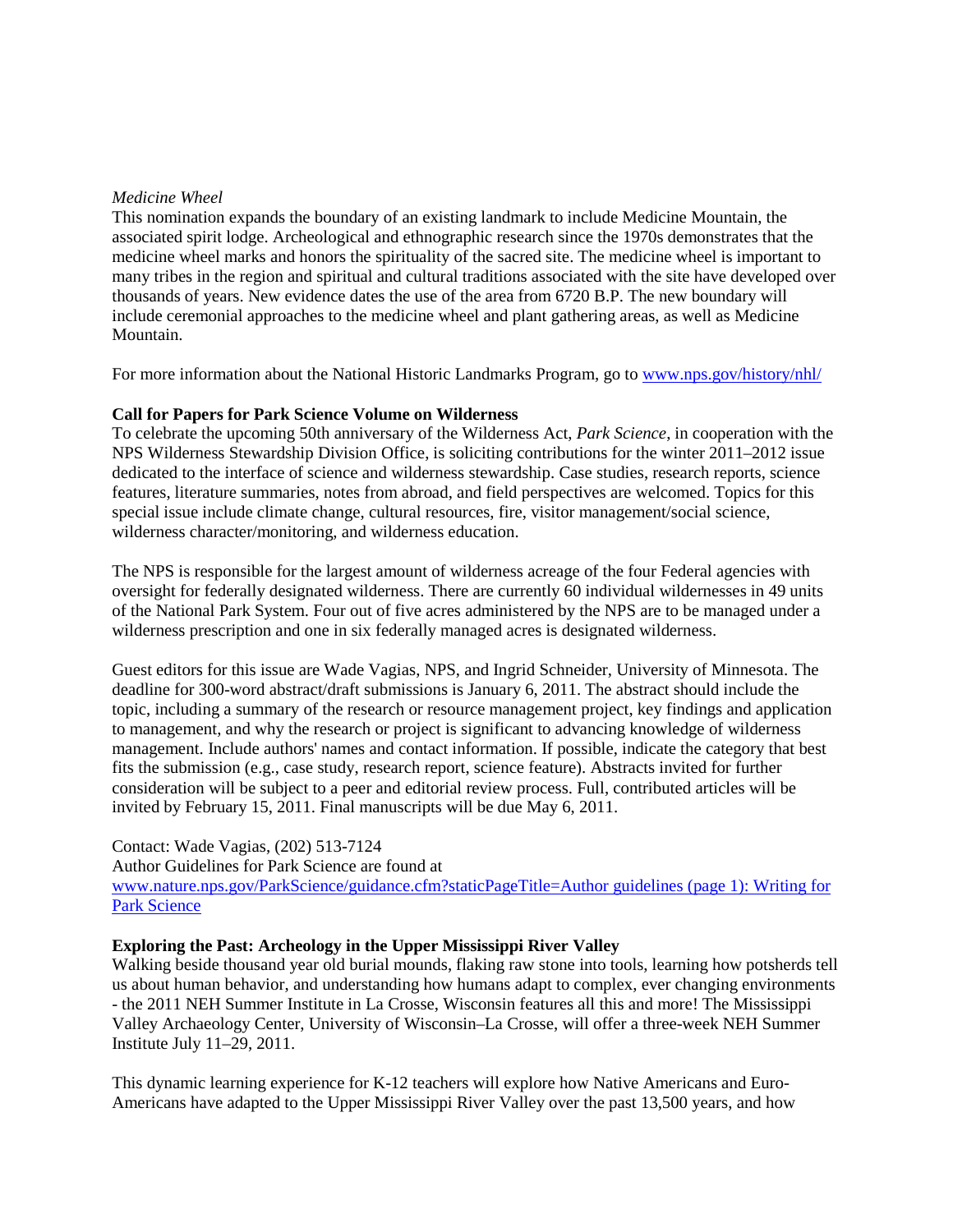archeology leads to an understanding of ways that human cultures change and adapt through time. The institute will feature a one-day excavation experience, field trips to archeological sites, hands-on laboratory, classroom and workshop activities, and demonstrations.

Individual projects will help participants tailor the content to their own teaching areas. Participants receive a \$2,700 stipend to help offset their expenses. The deadline for applications is March 1, 2011.

Applications and information about the Institute are available online at [www.uwlax.edu/mvac/neh.htm.](http://www.uwlax.edu/mvac/neh.htm)

# **National Trust for Historic Preservation has issued a major new report**

The National Trust for Historic Preservation has issued a report evaluating the Federal Government's efforts to meet its statutory obligations under NHPA Section 106. *Section 106 of the National Historic Preservation Act: Back to Basics* urges Federal agencies to take more seriously their obligations to consider the effects of their activities on the nation's heritage.

The report makes seven key recommendations, each accompanied by a set of more detailed suggestions to improve Section 106 compliance:

- Federal agencies must endorse and compel compliance with Section 106.
- Federal agencies need to ensure earlier and broader integration of preservation values in their planning processes.
- The Advisory Council on Historic Preservation should vigorously assert Section 106 as its core mission.
- Improvements are needed to increase consulting party access and public involvement in the Section 106 process.
- State and tribal Section 106 programs should be supported by fees and full appropriation of proceeds in the national Historic Preservation Fund account.
- Prior to further federal agency use of alternative approaches to comply with Section 106, the Advisory Council should establish standards to promote accountability for implementing these "program alternatives."
- Section 106 stakeholders should pursue new ways of using technology, while improving and expanding existing uses.

To read the full report, go to [www.preservationnation.org/resources/legal-resources/understanding](http://www.preservationnation.org/resources/legal-resources/understanding-preservation-law/federal-law/section-106/back-to-basics.html?altcast_code=6645cbf1e7)[preservation-law/federal-law/section-106/back-to-basics.html?altcast\\_code=6645cbf1e7](http://www.preservationnation.org/resources/legal-resources/understanding-preservation-law/federal-law/section-106/back-to-basics.html?altcast_code=6645cbf1e7)

#### **National Trust for Historic Preservation Launches Cultural Heritage Tourism Survival Toolkit**

The recent downturn in the economy has had a major impact on many sectors of the cultural and heritage tourism industry, including closing of heritage sites and museums, eliminating state cultural resource programs, reduced budgets in tourism agencies, and limiting cultural heritage tourism programs and organizations.

Despite this, a number of attractions and marketing organizations have found ways to survive and actually thrive despite the economic downturn. Many of these cultural and heritage sites have shown creative ways to stay true to their organization's mission while reaching for new opportunities.

To share these lessons, the National Trust for Historic Preservation's Heritage Tourism Program received an award from NEA to create a survival toolkit with three key components: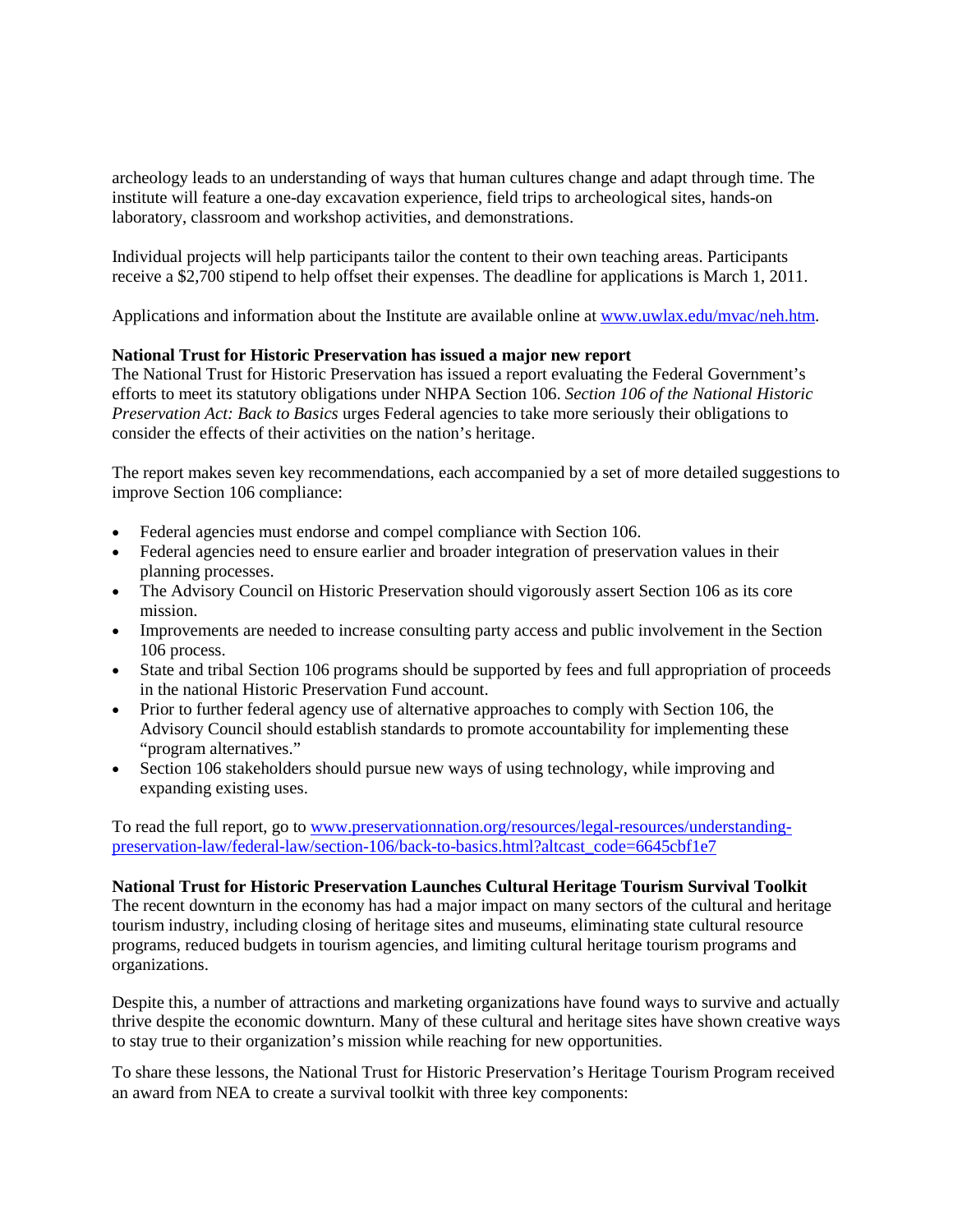- 11 survival strategies developed from in-depth interviews with hundreds of people and organizations nationwide;
- Case studies that illustrate those strategies in action; and
- Links to other online toolkits for additional information on moving forward in a bad economy.

The toolkit provides urgently needed assistance to the cultural and heritage tourism industry, including the arts, preservation, tourism, museums, humanities, and other related areas.

To access the toolkit, go to [www.preservationnation.org/issues/heritage-tourism/survival-toolkit/](http://www.preservationnation.org/issues/heritage-tourism/survival-toolkit/)

# **The Archaeology Channel Interviews Tom King on NHPA and NEPA**

Rick Pettigrew interviews Tom King on The Archaeology Channel's Video News. King, who handled Section 106 consultations for the Advisory Council on Historic Preservation for a decade, has pithy and critical comments on Federal compliance with NHPA, the Deepwater Horizon oil spill, the Cape Wind project, Section 106 streamlining, and other cultural resource topics.

Listen to the interview a[t www.archaeologychannel.org/VideoNews.html](http://www.archaeologychannel.org/VideoNews.html)

# **UNESCO approves a World Heritage Thematic Program on Prehistory**

The government of Spain, at the 32<sup>nd</sup> UNESCO meeting, offered to fund a thematic study on prehistoric sites. Properties with strong links to human origins are insufficiently represented on the World Heritage List and are located in all parts of the world. Abstracts invited for further consideration will be subject to a peer and editorial review process. The values of these properties are under-recognized and it is often challenging for countries to conserve this heritage and manage its specific vulnerability. The focal area of the study covers at least 2.5 million years of human prehistory.

The thematic program will focus on the origins of human life and subsequent social development. The long evolutionary process transformed the human experience from life in a natural environment to life in a largely built environment, from a hunter-gatherer life style through the more settled ways of farmers, herds, and fishermen, to the urbanized environments of today. The diversity of human heritage is represented in archeological sites across the world and preserves the invaluable record of early human history.

Key objectives of the program include establishing links between scientific research and conservation, broadening the definition of world heritage to better reflect the full spectrum of the world's cultural and natural sites of outstanding universal value, preserving the identified properties from deterioration, and developing collaborative outreach and sustainable initiatives to protect the sites. Outcomes include credibility for importance of the sites, site conservation and preservation, capacity building for management and conservation programs, communication venues for sites, and cooperative communities involved in care and nomination of sites.

To read the prehistory theme study action plan go to whc.unesco.org/document/104575

# **Projects in Parks: An Ancestral Puebloan Community in Morefield Canyon, Mesa Verde NP**

The Mesa Verde National Park Community Center Survey (MVNP CCS) is a multi-year study to understand the formation of large, aggregated pueblo villages from A.D. 600-1300 in the central Mesa Verde region of southwestern Colorado. One goal of the project is to understand the reasons why